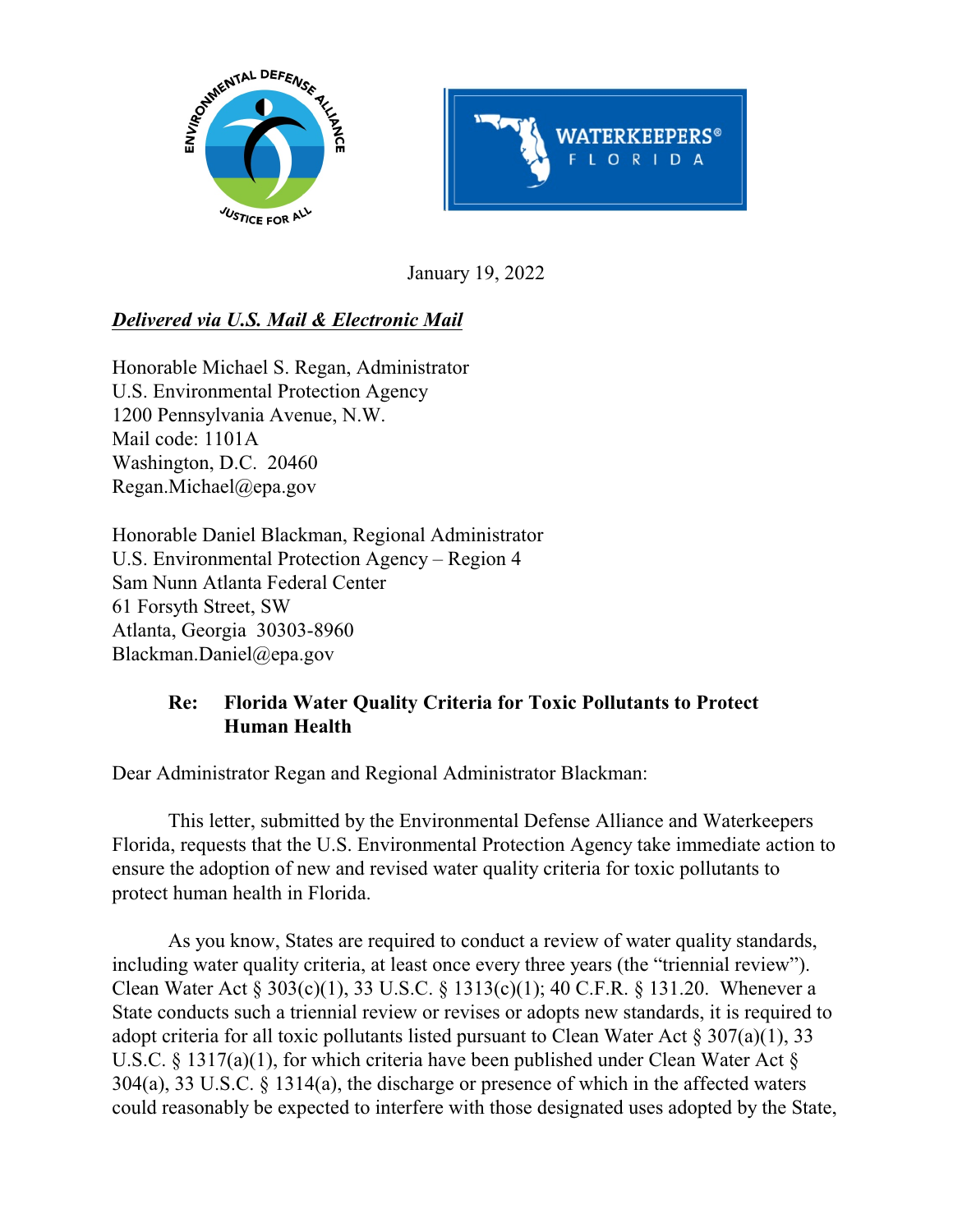as necessary to support such designated uses. States should establish numerical criteria based on EPA recommended criteria published under Clean Water Act § 304(a), 33 U.S.C. § 1314(a), EPA recommended criteria modified to reflect site-specific conditions, or other scientifically defensible methods. 40 C.F.R. § 131.11(b). States are required to adopt water quality criteria, based on sound scientific rationale and sufficient parameters or constituents, that protect the designated uses of water bodies. Clean Water Act § 303(c)(2)(A), 33 U.S.C. § 1313(c)(2)(A); 40 C.F.R. § 131.11(a).

The Clean Water Act directs the Administrator to promptly prepare and publish proposed regulations setting forth revised or new water quality standards for the navigable waters involved in any case where the Administrator determines that a revised or new standard is necessary to meet the requirements of the Clean Water Act. Clean Water Act § 303(c)(4)(B), 33 U.S.C. § 1313(c)(4)(B). A State's failure to complete the timely review and adoption of appropriate standards required by Clean Water Act §  $303(c)(2)(B)$ , 33 U.S.C. § 1313(c)(2)(B), constitutes a failure "to meet the requirements of the Act" and is a sufficient basis for the Administrator to make a determination under Clean Water Act  $\S 303(c)(4)(B)$ , 33 U.S.C.  $\S 1313(c)(4)(B)$ , that new or revised water quality criteria are necessary to ensure designated uses are adequately protected. *Water Quality Standards; Establishment of Numeric Criteria for Priority Toxic Pollutants; States' Compliance – Final Rule*, 57 Fed. Reg. 60848, 60857 (Dec. 22, 1992); *Water Quality Standards; Establishment of Numeric Criteria for Priority Toxic Pollutants for the State of California – Final rule*, 65 Fed. Reg. 31682, 31687 (May 18, 2000).

Despite numerous triennial reviews, the adoption of numerous new or revised water quality standards, and the consideration of a rulemaking petition, the Florida Department of Environmental Protection has failed to adopt new or revised water quality criteria necessary to protect drinking water consumption uses and fish and shellfish consumption uses of navigable waters in Florida. Specifically, the Department has failed to adopt new water quality criteria for 67 toxic pollutants (see **TABLE 1** enclosed) without demonstrating that these toxic pollutants are not present in the navigable waters of Florida or could not reasonably be expected to interfere with the designated uses of such waters; the Department has adopted water quality criteria for 19 toxic pollutants that are less stringent than EPA's recommended national water quality criteria (see **TABLE 2** enclosed) without demonstrating that the criteria are based on site-specific conditions or other scientifically defensible methods; and the Department has failed to revise existing water quality criteria for 32 toxic pollutants that are no longer based on sound scientific rationale (see **TABLE 3** through **TABLE 9** enclosed).

To ensure adequate protection of human health from the consumption of water, fish and shellfish in Florida, your immediate action is needed. Accordingly, we request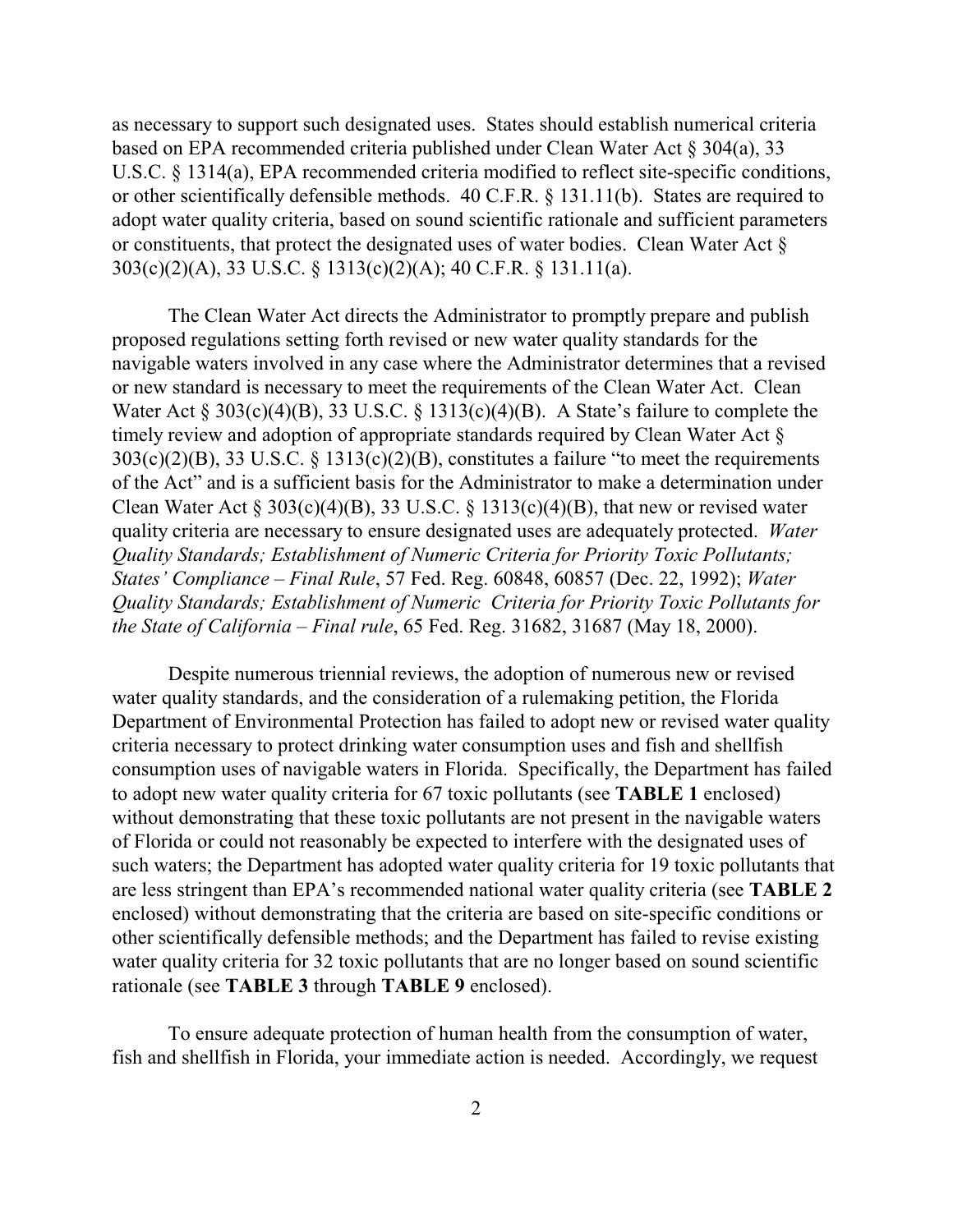that you make a determination that new and revised water quality criteria are necessary to meet the requirements of the Clean Water Act in Florida.

We request the opportunity to meet with you and your staff concerning this matter.

Sincerely,

### **Environmental Defense Alliance**

Janiel Christ

By: David A. Ludder Attorney for Environmental Defense Alliance https://www.environmentaldefensealliance.org Law Office of David A. Ludder, PLLC 9150 McDougal Court Tallahassee, Florida 32312 davidaludder@enviro-lawyer.com Phone: (850) 386-5671

### **Waterkeepers Florida**

fer fondeer<br>by: Jen Lomberk, Esq.

Chair of Waterkeepers Florida http://waterkeepersflorida.org Matanzas Riverkeeper 291 Cubbedge Road St. Augustine, Florida 32080 Jen@MatanzasRiverkeeper.org Phone: (904) 471-9878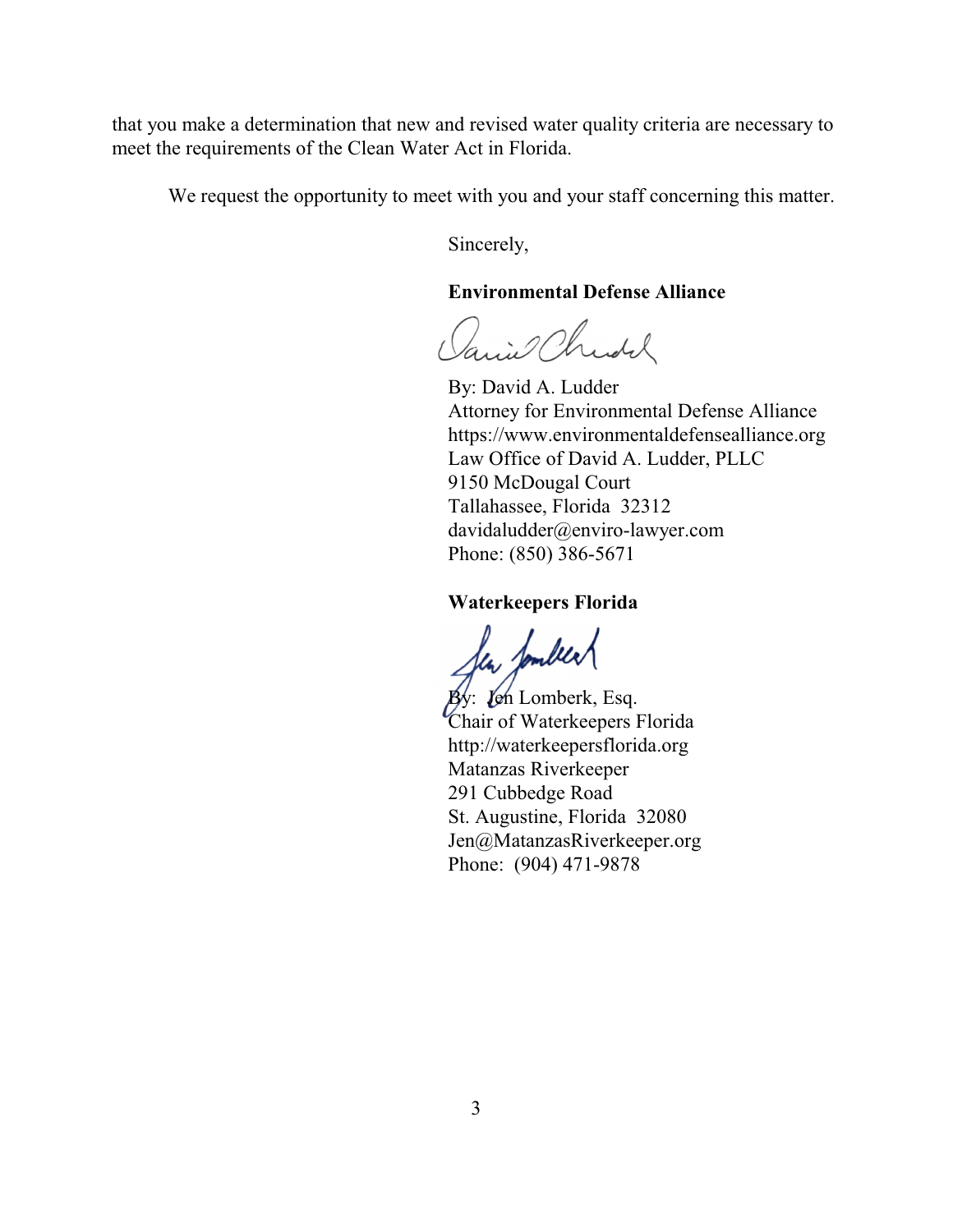#### cc: *Via Electronic Mail Only*

Hon. Radhika Fox, Assistant Administrator Immediate Office of the Assistant Administrator for Water U.S. Environmental Protection Agency 1200 Pennsylvania Avenue, N.W. Mail code: 4101M Washington, D.C. 20460 Fox.Radhika@epa.gov

Ms. Deborah Nagle, Director Office of Science and Technology U.S. Environmental Protection Agency 1200 Pennsylvania Avenue, N.W. Mail code: 4301M Washington, D.C. 20460 nagle.deborah@epa.gov

Ms. Sara Hisel-McCoy, Director Standards and Health Protection Division Office of Science and Technology U.S. Environmental Protection Agency 1200 Pennsylvania Avenue, N.W. Mail code: 4301M Washington, D.C. 20460 hisel-mccoy.sara@epa.gov

Ms. Betsy Behl, Director Health and Ecological Criteria Division Office of Science and Technology U.S. Environmental Protection Agency 1200 Pennsylvania Avenue, N.W. Mail code: 4301M Washington, D.C. 20460 behl.betsy@epa.gov